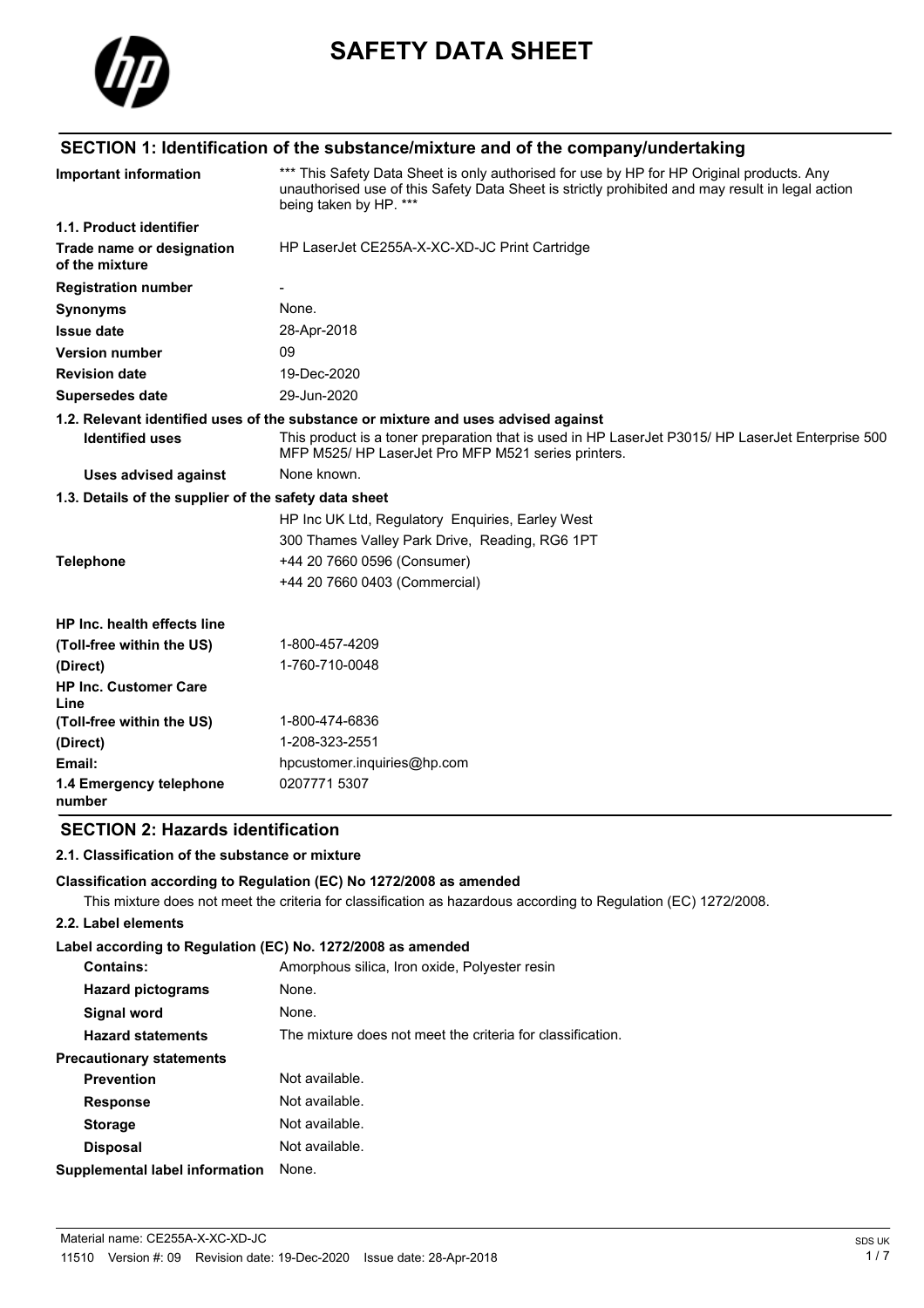None of the other ingredients in this preparation are classified as carcinogens according to ACGIH, EU, IARC, MAK, NTP or OSHA. This preparation contains no component classified as Persistent, Bioaccumulative, and Toxic (PBT) or very Persistent and very Bioaccumulative (vPvB) as defined under Regulation (EC) 1907/2006.

## **SECTION 3: Composition/information on ingredients**

## **3.2. Mixtures**

## **General information**

| <b>Chemical name</b>                               | %    |                        | CAS-No. / EC No. REACH Registration No. | Index No. | <b>Notes</b> |
|----------------------------------------------------|------|------------------------|-----------------------------------------|-----------|--------------|
| Polyester resin                                    | < 55 | <b>Trade Secret</b>    | $\overline{\phantom{0}}$                | -         |              |
| <b>Classification:</b><br>$\overline{\phantom{0}}$ |      | $\,$                   |                                         |           |              |
| Iron oxide                                         | $50$ | 1317-61-9<br>215-277-5 | -                                       |           |              |
| <b>Classification:</b><br>$\overline{\phantom{a}}$ |      |                        |                                         |           |              |
| Amorphous silica                                   | <2   | 7631-86-9<br>231-545-4 | 01-2119379499-16-xxxx                   | -         |              |
| <b>Classification:</b><br>$\qquad \qquad$          |      |                        |                                         |           |              |

## **SECTION 4: First aid measures**

**General information** Not available.

| 4.1. Description of first aid measures                                                |                                                                                                                                                                                                   |
|---------------------------------------------------------------------------------------|---------------------------------------------------------------------------------------------------------------------------------------------------------------------------------------------------|
| <b>Inhalation</b>                                                                     | Move person to fresh air immediately. If irritation persists, consult a physician.                                                                                                                |
| <b>Skin contact</b>                                                                   | Wash affected areas thoroughly with mild soap and water. Get medical attention if irritation<br>develops or persists.                                                                             |
| Eye contact                                                                           | Do not rub eyes. Immediately flush with large amounts of clean, warm water (low pressure) for at<br>least 15 minutes or until particles are removed. If irritation persists, consult a physician. |
| Ingestion                                                                             | Rinse mouth with water. Drink one to two glasses of water. If symptoms occur, consult a physician.                                                                                                |
| 4.2. Most important symptoms<br>and effects, both acute and<br>delayed                | Not available.                                                                                                                                                                                    |
| 4.3. Indication of any<br>immediate medical attention<br>and special treatment needed | Not available.                                                                                                                                                                                    |

## **SECTION 5: Firefighting measures**

| General fire hazards                                          | Not available.                                                                                                         |
|---------------------------------------------------------------|------------------------------------------------------------------------------------------------------------------------|
| 5.1. Extinguishing media                                      |                                                                                                                        |
| Suitable extinguishing<br>media                               | CO <sub>2</sub> , water, or dry chemical                                                                               |
| Unsuitable extinguishing<br>media                             | None known.                                                                                                            |
| 5.2. Special hazards arising<br>from the substance or mixture | Like most organic material in powder form, toner can form explosive dust-air mixtures when finely<br>dispersed in air. |
| 5.3. Advice for firefighters                                  |                                                                                                                        |
| <b>Special protective</b><br>equipment for firefighters       | Not available.                                                                                                         |
| Special fire fighting<br>procedures                           | If fire occurs in the printer, treat as an electrical fire.                                                            |
| Specific methods                                              | None established.                                                                                                      |

## **SECTION 6: Accidental release measures**

| 6.1. Personal precautions, protective equipment and emergency procedures |                                                                                                                                                                                                                                                                                                                                      |  |  |
|--------------------------------------------------------------------------|--------------------------------------------------------------------------------------------------------------------------------------------------------------------------------------------------------------------------------------------------------------------------------------------------------------------------------------|--|--|
| For non-emergency<br>personnel                                           | Minimize dust generation and accumulation.                                                                                                                                                                                                                                                                                           |  |  |
| For emergency responders                                                 | Not available.                                                                                                                                                                                                                                                                                                                       |  |  |
| 6.2. Environmental precautions                                           | Do not flush into surface water or sanitary sewer system. See also section 13 Disposal<br>considerations.                                                                                                                                                                                                                            |  |  |
| 6.3. Methods and material for<br>containment and cleaning up             | Slowly vacuum or sweep the material into a bag or other sealed container. Clean remainder with a<br>damp cloth or vacuum cleaner. If a vacuum is used, the motor must be rated as dust<br>explosion-proof. Fine powder can form explosive dust-air mixtures. Dispose of in compliance with<br>federal, state, and local regulations. |  |  |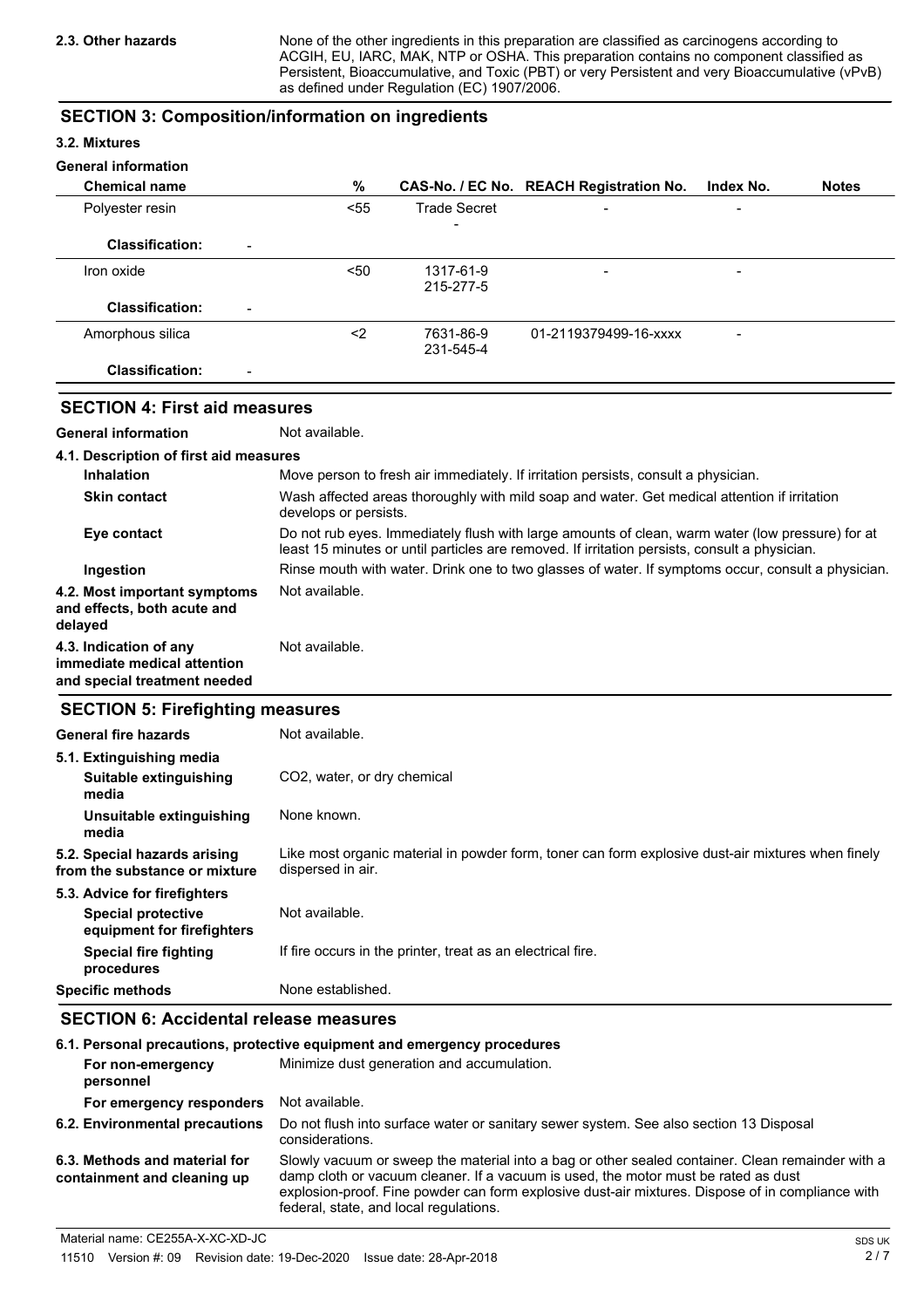| <b>SECTION 7: Handling and storage</b>                                  |                                                                                                                                                                                                                                                                                                                                    |  |
|-------------------------------------------------------------------------|------------------------------------------------------------------------------------------------------------------------------------------------------------------------------------------------------------------------------------------------------------------------------------------------------------------------------------|--|
| 7.1. Precautions for safe<br>handling                                   | Keep out of the reach of children. Avoid inhalation of dust and contact with skin and eyes. Use with<br>adequate ventilation. Keep away from excessive heat, sparks, and open flames.                                                                                                                                              |  |
| 7.2. Conditions for safe<br>storage, including any<br>incompatibilities | Keep out of the reach of children. Keep tightly closed and dry. Store at room temperature. Store<br>away from strong oxidizers.                                                                                                                                                                                                    |  |
| 7.3. Specific end use(s)                                                | Not available.                                                                                                                                                                                                                                                                                                                     |  |
|                                                                         | <b>SECTION 8: Exposure controls/personal protection</b>                                                                                                                                                                                                                                                                            |  |
| 8.1. Control parameters                                                 |                                                                                                                                                                                                                                                                                                                                    |  |
| <b>Occupational exposure limits</b>                                     | No exposure limits noted for ingredient(s).                                                                                                                                                                                                                                                                                        |  |
| <b>Biological limit values</b>                                          | No biological exposure limits noted for the ingredient(s).                                                                                                                                                                                                                                                                         |  |
| <b>Recommended monitoring</b><br>procedures                             | Not available.                                                                                                                                                                                                                                                                                                                     |  |
| Derived no effect levels<br>(DNELs)                                     | Not available.                                                                                                                                                                                                                                                                                                                     |  |
| <b>Predicted no effect</b><br>concentrations (PNECs)                    | Not available.                                                                                                                                                                                                                                                                                                                     |  |
| <b>Exposure guidelines</b>                                              | , 5 mg/m3 (Respirable Fraction), 3 mg/m3 (Respirable Particulate) Amorphous silica:  USA OSHA<br>(TWA/PEL): 20 mppcf 80 (mg/m3)/%SiO2, ACGIH (TWA/TLV): 10 mg/m3 TRGS 900<br>(Luftgrenzwert) - 10 mg/m3 (Einatembare partikel), 3 mg/m3 (Alveolengängige fraktion) UK WEL:<br>10 mg/m3 (Respirable Dust), 5 mg/m3 (Inhalable Dust) |  |
| 8.2. Exposure controls                                                  |                                                                                                                                                                                                                                                                                                                                    |  |
| <b>Appropriate engineering</b><br>controls                              | Use in a well ventilated area.                                                                                                                                                                                                                                                                                                     |  |
|                                                                         | Individual protection measures, such as personal protective equipment                                                                                                                                                                                                                                                              |  |
| <b>General information</b>                                              | No personal respiratory protective equipment required under normal conditions of use.                                                                                                                                                                                                                                              |  |
| <b>Eye/face protection</b>                                              | Not available.                                                                                                                                                                                                                                                                                                                     |  |
| <b>Skin protection</b>                                                  |                                                                                                                                                                                                                                                                                                                                    |  |
| - Hand protection                                                       | Not available.                                                                                                                                                                                                                                                                                                                     |  |
| - Other                                                                 | Not available.                                                                                                                                                                                                                                                                                                                     |  |
| <b>Respiratory protection</b>                                           | Not available.                                                                                                                                                                                                                                                                                                                     |  |
| <b>Thermal hazards</b>                                                  | Not available.                                                                                                                                                                                                                                                                                                                     |  |
| <b>Hygiene measures</b>                                                 | Not available.                                                                                                                                                                                                                                                                                                                     |  |
| <b>Environmental exposure</b><br>controls                               | Not available.                                                                                                                                                                                                                                                                                                                     |  |

## **SECTION 9: Physical and chemical properties**

## **9.1. Information on basic physical and chemical properties**

| <b>Appearance</b>                            | Fine powder         |  |
|----------------------------------------------|---------------------|--|
| <b>Physical state</b>                        | Solid.              |  |
| Form                                         | solid               |  |
| Color                                        | Black.              |  |
| Odor                                         | Slight plastic odor |  |
| Odor threshold                               | Not available.      |  |
| рH                                           | Not applicable      |  |
| Melting point/freezing point                 | Not available.      |  |
| Initial boiling point and boiling<br>range   | Not applicable      |  |
| <b>Flash point</b>                           | Not applicable      |  |
| <b>Evaporation rate</b>                      | Not available.      |  |
| Flammability (solid, gas)                    | Not available.      |  |
| Upper/lower flammability or explosive limits |                     |  |
| Flammability limit - lower<br>(%)            | Not flammable       |  |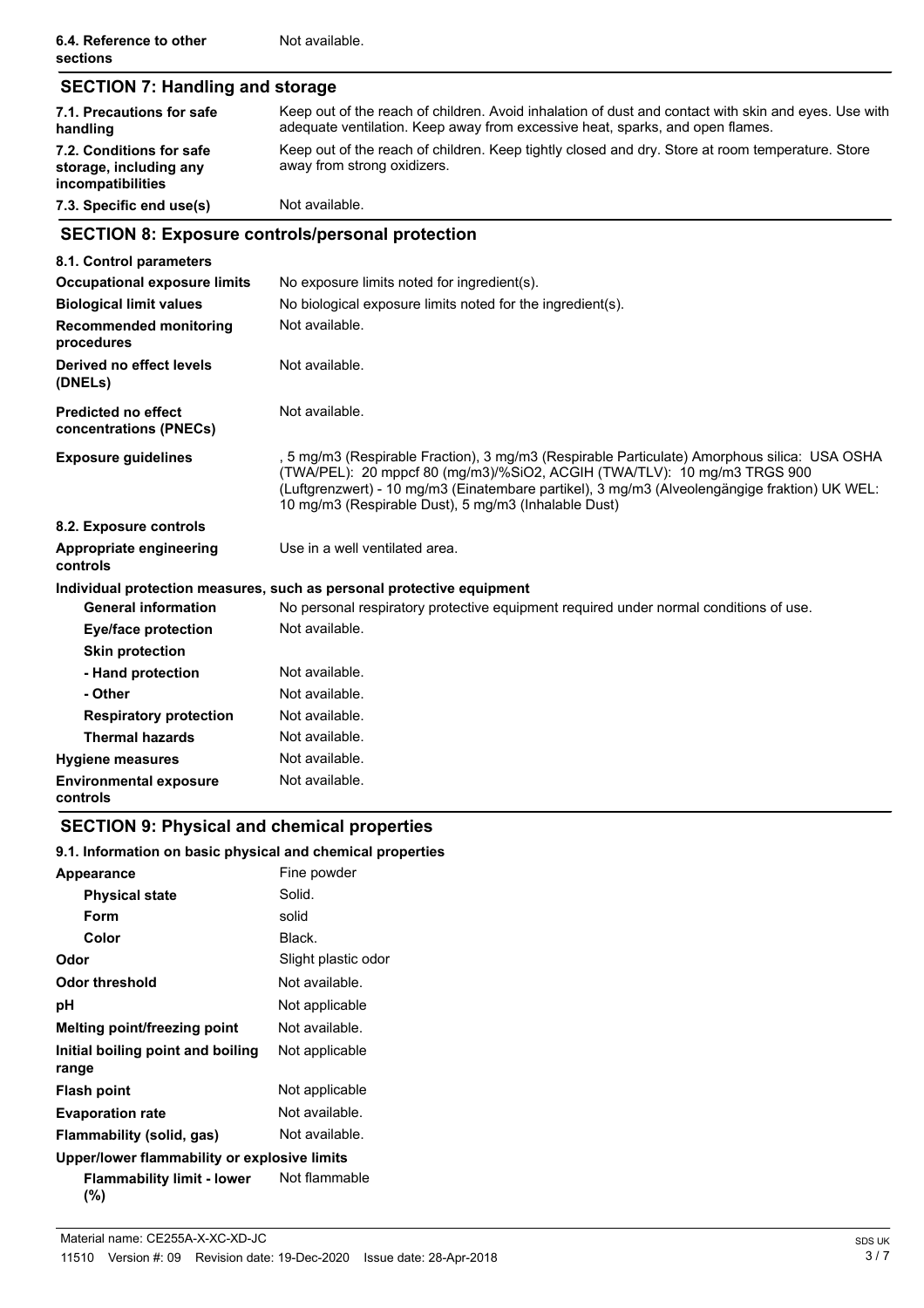| <b>Flammability limit - upper</b><br>$(\%)$       | Not available.                                                |  |
|---------------------------------------------------|---------------------------------------------------------------|--|
| Vapor pressure                                    | Not applicable                                                |  |
| Vapor density                                     | Not applicable                                                |  |
| Solubility(ies)                                   |                                                               |  |
| Solubility (water)                                | Negligible in water. Partially soluble in toluene and xylene. |  |
| <b>Partition coefficient</b><br>(n-octanol/water) | Not available.                                                |  |
| <b>Auto-ignition temperature</b>                  | No data available                                             |  |
| Decomposition temperature                         | $>$ 392 °F ( $>$ 200 °C)                                      |  |
| <b>Viscosity</b>                                  | Not applicable                                                |  |
| <b>Explosive properties</b>                       | Not available.                                                |  |
| <b>Oxidizing properties</b>                       | No information available.                                     |  |
| 9.2. Other information                            |                                                               |  |
| <b>Softening point</b>                            | 212 - 302 °F (100 - 150 °C)                                   |  |
| <b>Specific gravity</b>                           | $1.4 - 1.8$                                                   |  |
| <b>SECTION 10: Stability and reactivity</b>       |                                                               |  |

| SECTION 10: Stability and reactivity |  |
|--------------------------------------|--|
|--------------------------------------|--|

| 10.1. Reactivity                            | Not available.                          |
|---------------------------------------------|-----------------------------------------|
| 10.2. Chemical stability                    | Stable under normal storage conditions. |
| 10.3. Possibility of hazardous<br>reactions | Will not occur.                         |
| 10.4. Conditions to avoid                   | Imaging Drum: Exposure to light         |
| 10.5. Incompatible materials                | Strong oxidizers                        |
| 10.6. Hazardous<br>decomposition products   | Carbon monoxide and carbon dioxide.     |

## **SECTION 11: Toxicological information**

General information **Not** available.

| Information on likely routes of exposure              |                                                                                                                                                                 |
|-------------------------------------------------------|-----------------------------------------------------------------------------------------------------------------------------------------------------------------|
| <b>Inhalation</b>                                     | Under normal conditions of intended use, this material is not expected to be an inhalation hazard.                                                              |
| <b>Skin contact</b>                                   | Contact with skin may result in mild irritation.                                                                                                                |
| Eye contact                                           | Contact with eyes may result in mild irritation.                                                                                                                |
| Ingestion                                             | Ingestion is not a likely route of exposure.                                                                                                                    |
| <b>Symptoms</b>                                       | Not available.                                                                                                                                                  |
| 11.1. Information on toxicological effects            |                                                                                                                                                                 |
| <b>Acute toxicity</b>                                 | Based on available data, the classification criteria are not met.                                                                                               |
| <b>Skin corrosion/irritation</b>                      | Based on available data, the classification criteria are not met.                                                                                               |
| Serious eye damage/eye<br>irritation                  | Based on available data, the classification criteria are not met.                                                                                               |
| <b>Respiratory sensitization</b>                      | Based on available data, the classification criteria are not met.                                                                                               |
| <b>Skin sensitization</b>                             | Based on available data, the classification criteria are not met.                                                                                               |
| Germ cell mutagenicity                                | Negative, does not indicate mutagenic potential (Ames Test: Salmonella typhimurium)<br>Based on available data, the classification criteria are not met.        |
| Carcinogenicity                                       | Based on available data, the classification criteria are not met.                                                                                               |
| <b>Reproductive toxicity</b>                          | Based on available data, the classification criteria are not met.                                                                                               |
| Specific target organ toxicity -<br>single exposure   | Based on available data, the classification criteria are not met.                                                                                               |
| Specific target organ toxicity -<br>repeated exposure | Based on available data, the classification criteria are not met.                                                                                               |
| <b>Aspiration hazard</b>                              | Based on available data, the classification criteria are not met.                                                                                               |
| Mixture versus substance<br>information               | Not available.                                                                                                                                                  |
| <b>Other information</b>                              | Complete toxicity data are not available for this specific formulation<br>Refer to Section 2 for potential health effects and Section 4 for first aid measures. |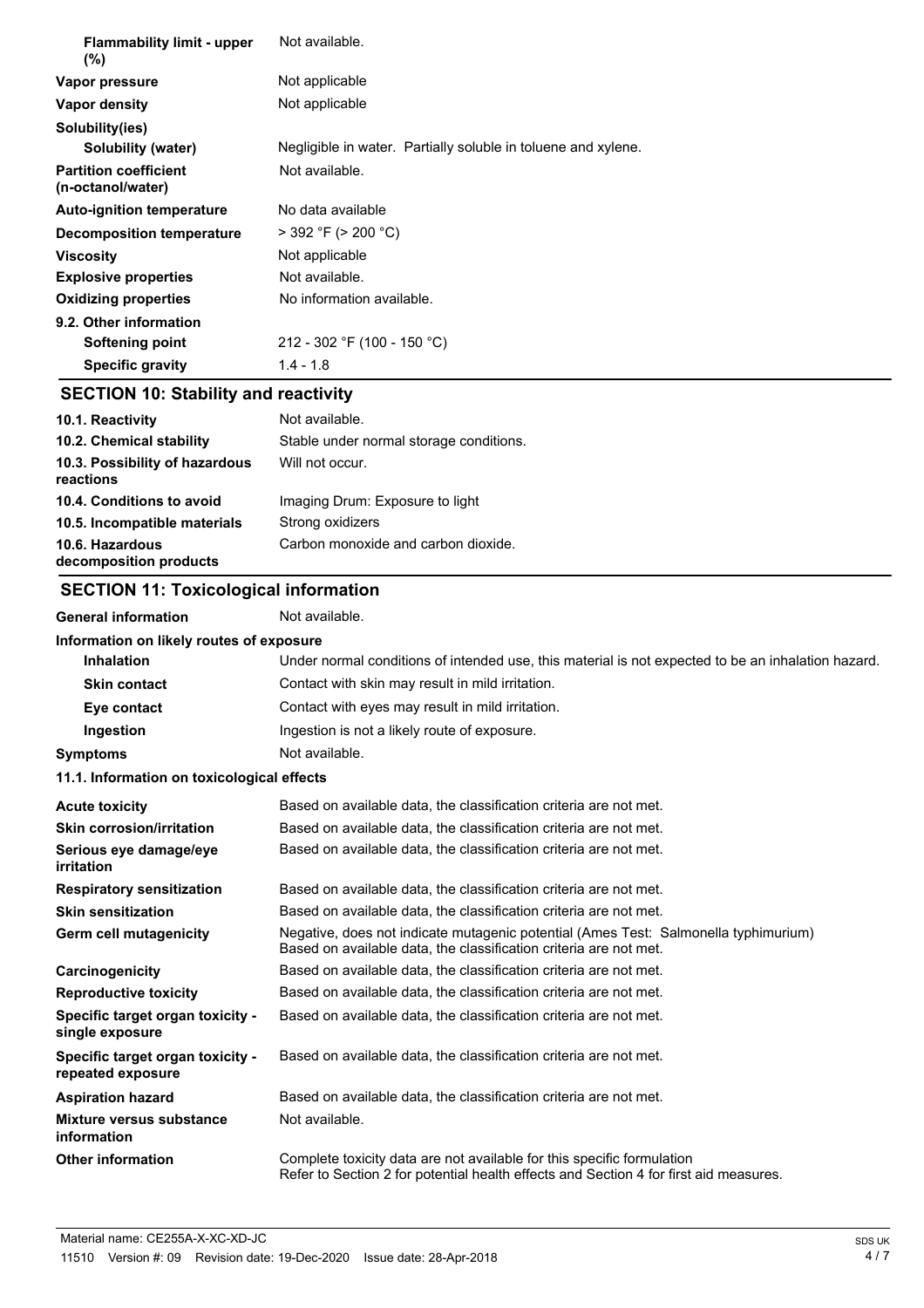| <b>SECTION 12: Ecological information</b>                 |                                         |                |                       |
|-----------------------------------------------------------|-----------------------------------------|----------------|-----------------------|
| 12.1. Toxicity                                            | LL50: > 1000 mg/l, Fish, 96.00 Hours    |                |                       |
| <b>Product</b>                                            |                                         | <b>Species</b> | <b>Test Results</b>   |
| CE255A-X-XC-XD-JC                                         |                                         |                |                       |
| Aquatic                                                   |                                         |                |                       |
| <b>Fish</b>                                               | LL50                                    | Fish           | > 1000 mg/l, 96 Hours |
| 12.2. Persistence and<br>degradability                    | Not available.                          |                |                       |
| 12.3. Bioaccumulative potential                           | Not available.                          |                |                       |
| <b>Partition coefficient</b><br>n-octanol/water (log Kow) | Not available.                          |                |                       |
| <b>Bioconcentration factor (BCF)</b>                      | Not available.                          |                |                       |
| 12.4. Mobility in soil                                    | Not available.                          |                |                       |
| 12.5. Results of PBT and vPvB<br>assessment               | Not a PBT or vPvB substance or mixture. |                |                       |
| 12.6. Other adverse effects                               | Not available.                          |                |                       |
| <b>CECTION 42: Disposal considerations</b>                |                                         |                |                       |

## **SECTION 13: Disposal considerations**

## **13.1. Waste treatment methods Residual waste** Not available. **Contaminated packaging** Not available. **EU** waste code Not available. Do not shred toner cartridge, unless dust-explosion prevention measures are taken. Finely dispersed particles may form explosive mixtures in air. Dispose of in compliance with federal, state, and local regulations. HP's Planet Partners (trademark) supplies recycling program enables simple, convenient recycling of HP original inkjet and LaserJet supplies. For more information and to determine if this service **Disposal methods/information**

## is available in your location, please visit http://www.hp.com/recycle. **SECTION 14: Transport information**

**DOT**

Not regulated as dangerous goods.

## **IATA**

| UN number<br>UN proper shipping name<br>Transport hazard class(es) | UN2807<br><b>Magnetized Material</b> |
|--------------------------------------------------------------------|--------------------------------------|
| Class                                                              | Not available.                       |
| <b>Subsidiary risk</b>                                             |                                      |
| <b>Packing group</b>                                               | Not available.                       |
| <b>Environmental hazards</b>                                       | No.                                  |
| Special precautions for user Not available.                        |                                      |
|                                                                    |                                      |

## Not regulated as dangerous goods.

**ADR**

Not regulated as dangerous goods.

**Further information**

7or more of these cartridges shipped together in a single package (e.g., box, container), by air, are regulated as a magnetized material. These requirements do not apply to single or dual pack cartridges contained in an original HP package and shrink wrapped on a pallet for shipment by air.

## **SECTION 15: Regulatory information**

**15.1. Safety, health and environmental regulations/legislation specific for the substance or mixture**

## **EU regulations**

**Regulation (EC) No. 1005/2009 on substances that deplete the ozone layer, Annex I and II, as amended** Not listed.

- **Regulation (EC) No. 850/2004 On persistent organic pollutants, Annex I as amended** Not listed.
- **Regulation (EU) No. 649/2012 concerning the export and import of dangerous chemicals, Annex I, Part 1 as amended** Not listed.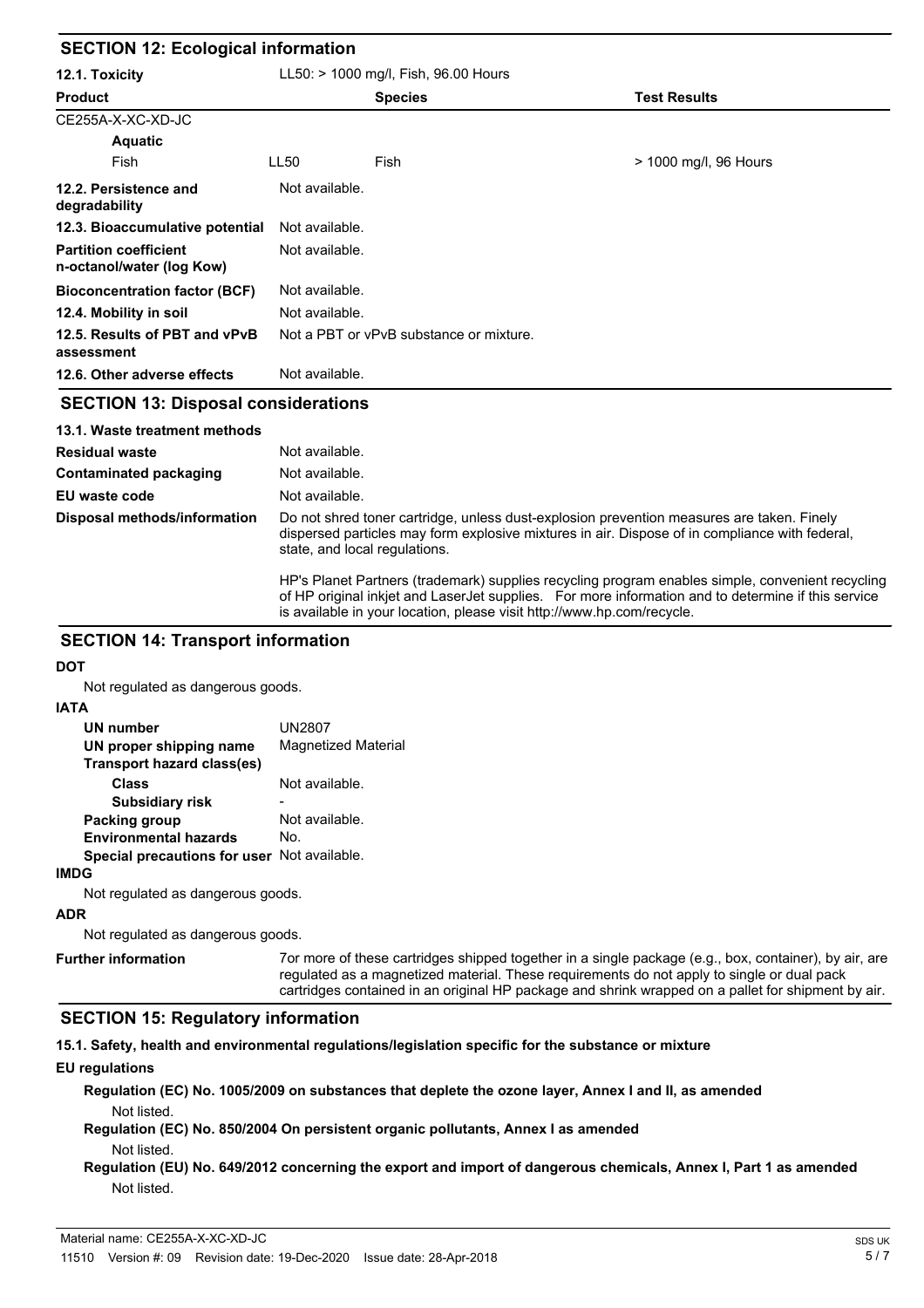| Not listed.                                                                               | Regulation (EU) No. 649/2012 concerning the export and import of dangerous chemicals, Annex I, Part 2 as amended                                                                                                                                                                                                                                                                                                                                                                                                                                                                                                                                                                                                                                                                                                                                     |  |  |
|-------------------------------------------------------------------------------------------|------------------------------------------------------------------------------------------------------------------------------------------------------------------------------------------------------------------------------------------------------------------------------------------------------------------------------------------------------------------------------------------------------------------------------------------------------------------------------------------------------------------------------------------------------------------------------------------------------------------------------------------------------------------------------------------------------------------------------------------------------------------------------------------------------------------------------------------------------|--|--|
| Not listed.                                                                               | Regulation (EU) No. 649/2012 concerning the export and import of dangerous chemicals, Annex I, Part 3 as amended                                                                                                                                                                                                                                                                                                                                                                                                                                                                                                                                                                                                                                                                                                                                     |  |  |
|                                                                                           | Regulation (EU) No. 649/2012 concerning the export and import of dangerous chemicals, Annex V as amended                                                                                                                                                                                                                                                                                                                                                                                                                                                                                                                                                                                                                                                                                                                                             |  |  |
| Not listed.                                                                               | Regulation (EC) No. 166/2006 Annex II Pollutant Release and Transfer Registry, as amended                                                                                                                                                                                                                                                                                                                                                                                                                                                                                                                                                                                                                                                                                                                                                            |  |  |
| Not listed.<br>Not listed.                                                                | Regulation (EC) No. 1907/2006, REACH Article 59(10) Candidate List as currently published by ECHA                                                                                                                                                                                                                                                                                                                                                                                                                                                                                                                                                                                                                                                                                                                                                    |  |  |
| <b>Authorizations</b>                                                                     |                                                                                                                                                                                                                                                                                                                                                                                                                                                                                                                                                                                                                                                                                                                                                                                                                                                      |  |  |
|                                                                                           | Regulation (EC) No. 1907/2006, REACH Annex XIV Substances subject to authorization, as amended                                                                                                                                                                                                                                                                                                                                                                                                                                                                                                                                                                                                                                                                                                                                                       |  |  |
| Not listed.                                                                               |                                                                                                                                                                                                                                                                                                                                                                                                                                                                                                                                                                                                                                                                                                                                                                                                                                                      |  |  |
| <b>Restrictions on use</b>                                                                |                                                                                                                                                                                                                                                                                                                                                                                                                                                                                                                                                                                                                                                                                                                                                                                                                                                      |  |  |
|                                                                                           | Regulation (EC) No. 1907/2006, REACH Annex XVII Substances subject to restriction on marketing and use as amended                                                                                                                                                                                                                                                                                                                                                                                                                                                                                                                                                                                                                                                                                                                                    |  |  |
| Not listed.<br>work, as amended                                                           | Directive 2004/37/EC: on the protection of workers from the risks related to exposure to carcinogens and mutagens at                                                                                                                                                                                                                                                                                                                                                                                                                                                                                                                                                                                                                                                                                                                                 |  |  |
| Not listed.                                                                               |                                                                                                                                                                                                                                                                                                                                                                                                                                                                                                                                                                                                                                                                                                                                                                                                                                                      |  |  |
| <b>Other EU regulations</b>                                                               |                                                                                                                                                                                                                                                                                                                                                                                                                                                                                                                                                                                                                                                                                                                                                                                                                                                      |  |  |
|                                                                                           | Directive 2012/18/EU on major accident hazards involving dangerous substances, as amended                                                                                                                                                                                                                                                                                                                                                                                                                                                                                                                                                                                                                                                                                                                                                            |  |  |
| Not listed.                                                                               |                                                                                                                                                                                                                                                                                                                                                                                                                                                                                                                                                                                                                                                                                                                                                                                                                                                      |  |  |
| <b>Other regulations</b>                                                                  | All chemical substances in this HP product have been notified or are exempt from notification<br>under chemical substances notification laws in the following countries: US (TSCA), EU<br>(EINECS/ELINCS), Switzerland, Canada (DSL/NDSL), Australia, Japan, Philippines, South Korea,<br>New Zealand, and China.                                                                                                                                                                                                                                                                                                                                                                                                                                                                                                                                    |  |  |
| <b>Other information</b>                                                                  | This Safety Data Sheet complies with the requirements of Regulation (EU) 2015/830.<br>Classification according to Regulation (EC) No 1272/2008 as amended.                                                                                                                                                                                                                                                                                                                                                                                                                                                                                                                                                                                                                                                                                           |  |  |
| <b>National regulations</b>                                                               | Not available.                                                                                                                                                                                                                                                                                                                                                                                                                                                                                                                                                                                                                                                                                                                                                                                                                                       |  |  |
| 15.2. Chemical safety<br>assessment                                                       | See attached SUMI or GEIS document, if applicable.                                                                                                                                                                                                                                                                                                                                                                                                                                                                                                                                                                                                                                                                                                                                                                                                   |  |  |
| <b>SECTION 16: Other information</b>                                                      |                                                                                                                                                                                                                                                                                                                                                                                                                                                                                                                                                                                                                                                                                                                                                                                                                                                      |  |  |
| <b>References</b>                                                                         | Regulation (EC) No. 1907/2006 of December 18, 2006 concerning the Registration, Evaluation,<br>Authorization and Restriction of Chemicals (REACH) and establishing a European Chemicals<br>Agency (REACH).                                                                                                                                                                                                                                                                                                                                                                                                                                                                                                                                                                                                                                           |  |  |
|                                                                                           | Regulation (EU) 2015/830 of May 28, 2015 amending Regulation (EC) No. 1907/2006.                                                                                                                                                                                                                                                                                                                                                                                                                                                                                                                                                                                                                                                                                                                                                                     |  |  |
|                                                                                           | Regulation (EC) No. 1272/2008 of December 16, 2008 on classification, labeling and packaging of<br>substances and mixtures, and amendments (CLP).                                                                                                                                                                                                                                                                                                                                                                                                                                                                                                                                                                                                                                                                                                    |  |  |
| Information on evaluation<br>method leading to the<br>classification of mixture           | The classification for health and environmental hazards is derived by a combination of calculation<br>methods and test data, if available.                                                                                                                                                                                                                                                                                                                                                                                                                                                                                                                                                                                                                                                                                                           |  |  |
| <b>Full text of any H-statements</b><br>not written out in full under<br>Sections 2 to 15 | None.                                                                                                                                                                                                                                                                                                                                                                                                                                                                                                                                                                                                                                                                                                                                                                                                                                                |  |  |
| <b>Revision information</b>                                                               | None.                                                                                                                                                                                                                                                                                                                                                                                                                                                                                                                                                                                                                                                                                                                                                                                                                                                |  |  |
| <b>Training information</b>                                                               | Follow training instructions when handling this material.                                                                                                                                                                                                                                                                                                                                                                                                                                                                                                                                                                                                                                                                                                                                                                                            |  |  |
| <b>Disclaimer</b>                                                                         | This [Material] Safety Data Sheet is provided without charge to customers of Hewlett-Packard<br>Company. Data is the most current known to Hewlett-Packard Company at the time of preparation<br>of this (M)SDS and is believed to be accurate. It should not be construed as guaranteeing specific<br>properties of the products as described or suitability for a particular application.                                                                                                                                                                                                                                                                                                                                                                                                                                                          |  |  |
|                                                                                           | This safety data sheet is meant to convey information about HP inks (toners) provided in HP<br>Original ink (toner) supplies. If our Safety Data Sheet has been provided to you with a refilled,<br>remanufactured, compatible or other non-HP Original supply please be aware that the information<br>contained herein was not meant to convey information about such products and there could be<br>considerable differences from information in this document and the safety information for the<br>product you purchased. Please contact the seller of the refilled, remanufactured or compatible<br>supplies for applicable information, including information on personal protective equipment,<br>exposure risks and safe handling guidance. HP does not accept refilled, remanufactured or<br>compatible supplies in our recycling programs. |  |  |